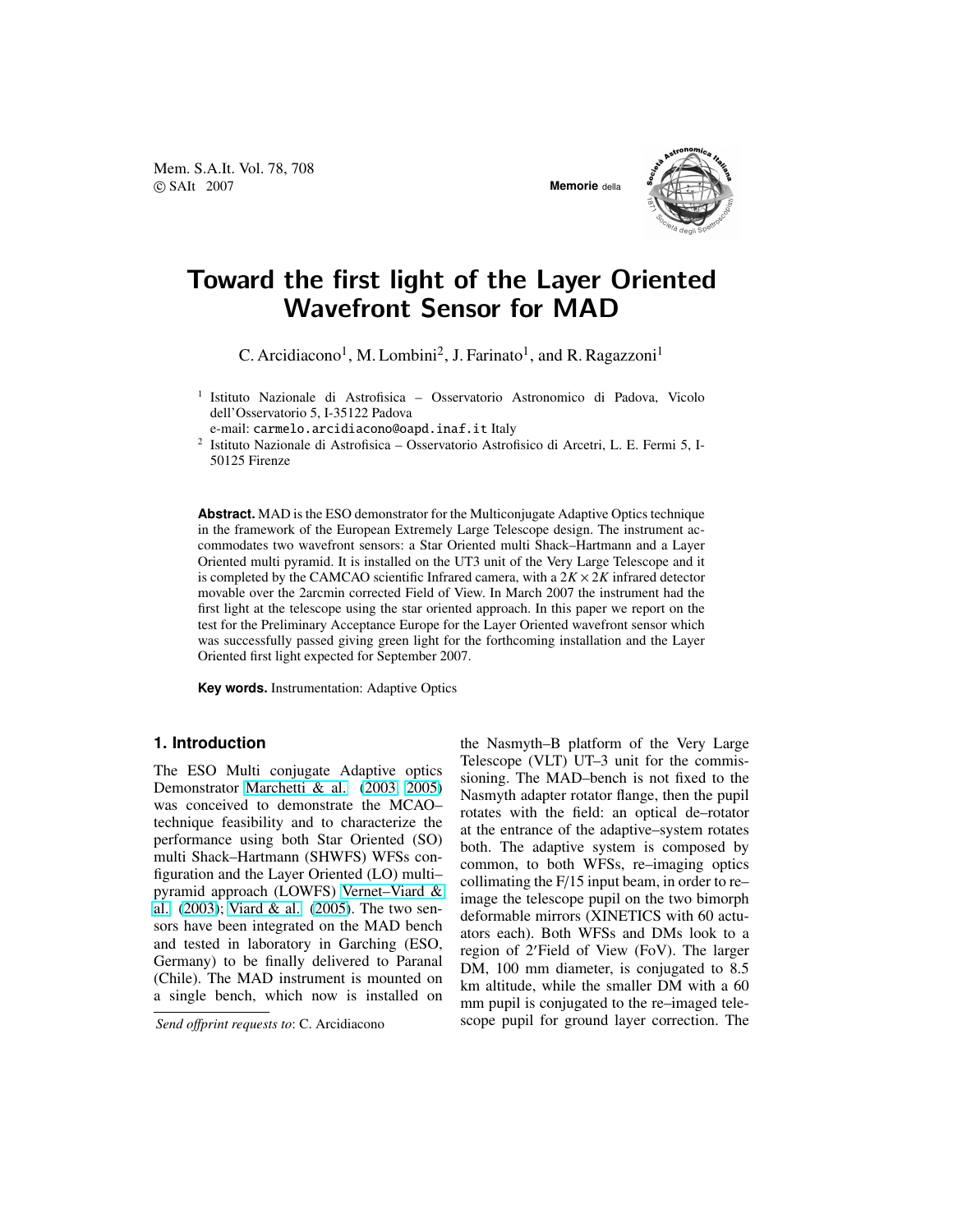IR light is transmitted by the dichroic to the CAMCAO scientific IR camera while the visible light is reflected toward the WFS path. The MAD bench common optics retrieves to the WFS a flat telecentric F/20 input beam. The CAMCAO chip is based on a  $2K \times 2K$ Hawaii2 IR detector controlled by a standard IRACE system: it covers a 1 arcmin square area with pixel scale of 0.028 arcsec/pixel, Nyquist sampling in K Band, built by the Universidad de Lisboa. The camera has standard IR band filters  $(J (1.25 \mu m)$ , H  $(1.65 \mu m)$  $\mu$ *m*), **K'** (2.12  $\mu$ *m*), Br-Gamma and Br-Gamma continuum) mounted on a manually positionable filter wheel. CAMCAO is placed in the F/15 focused beam after the dichroic. Field and pupil cold stops are implemented to significantly reduce the background and the stray-light. The CAMCAO InfraRed camera optics provide diffraction limited images down to  $J(1.25 \mu m)$  Band. CAMCAO is used to evaluate the wide FoV MCAO correction of MAD thanks to a xy linear stages motions allowing scanning the whole  $2'$ FoV by 4 mosaics. Two calibration units are also available. One calibration unit is at the entering F/15 input focus: this calibration unit consists of a set of visible-IR light illuminated fibers supported by a plate. The plate can be moved to scan the whole 2'FoV to emulate different NGS positions. A third motion along the optical axis will move along the optical axis. Another calibration unit stays on the WFS path.

The two WFSs cannot be used simultaneously: two different mirrors are mounted on as many linear stages folding the light either to the LO–WFS located above the bench or to the SO WFS which is on the bench. Moreover the two mirrors can be completely removed: in this way the F/20 beam is free to reach a technical camera. This camera has the only purpose to observe the 2'field in the optical band and in open loop to find the references actual positions, positioning correctly both Shack Hartmanns and Pyramids.

## **2. The Layer Oriented WFS**

In the LO–WFS for MAD the multi–pyramid approach is exploited: as in single reference



Fig. 1. These figures present the CAD view 1(a) and a real picture 1(b) of the MAD Layer Oriented WFS.

case [Ragazzoni](#page-3-0) [\(1996\)](#page-3-0); [Ragazzoni & Farinato](#page-3-0) [\(1999\)](#page-3-0), the light of each reference stars is split into four beams by a pyramid placed on a focal plane and centered on the nominal position of the star. Then a reimaging objective projects on a CCD the pupil images, which super impose according to the conjugation altitude and the stars directions. In the LO–WFS for MAD up to 8 pyramids can be positioned over the  $2'$ FoV to catch the light from eight reference guide stars, fig. 1. In the Layer Oriented [Ragazzoni](#page-3-0) [\(2000\)](#page-3-0); [Ragazzoni, Farinato & Marchetti](#page-3-0) [\(2000\)](#page-3-0) approach the pupil images are co–added mimicking the super–imposition of the reference stars beams through the atmosphere as they do at the conjugation altitude. In MAD the reference pupils co–addition is optically performed on two different WFSs, which looks simultaneously to four pupil images pupils of all reference stars, thanks to a beam splitter placed on the pupil re–imager optical path splitting the light to two identical objectives. The single pupil image corresponding to the F/20 WFS– input beam is too large to fit the dimensione of wavefront sensing fast read out CCD, even if used with very fast re–imaging optics. In fact the detector size is one crucial parameter to determine the optics characteristics and the final LOWFS optical design was decided to fit this size. The two detectors are EEV39 with  $80 \times 80$  pixels, with 0.024mm pixel–size corresponding to  $1.92 \times 1.92$ mm sensing re-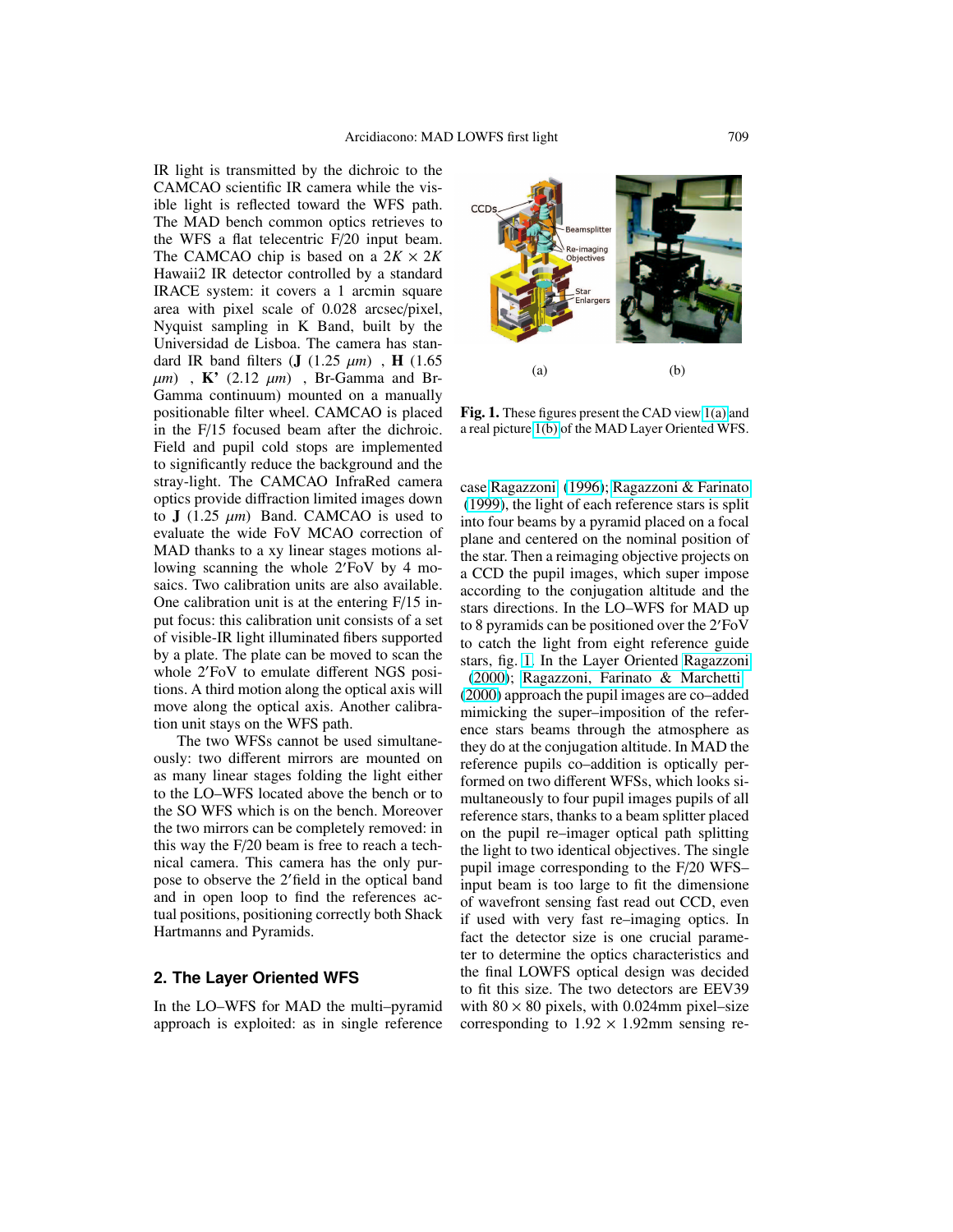

Fig. 2. Optical layout of the LO–WFS. In the real system 8 pyramids are available even if only 3 are shown here. The stars light coming from the left is caught by the system composed by the two achromatic doublets and split by the pyramids. The beams pass through the common path pupil re–imager before to be split to the high and the ground pupil re– imaging objectives. The pupil images are sensed by the two CCDs.

gion. Pupil size shrinking was necessary to fit CCD size: in general this can be achieved by enlarging the focal ratio before the pupil re– imager, but in this way the focal plane corresponding to the 2'field is enlarged of the same factor and the re–imager aperture too. The trick used to still use small re–imaging optics is described in [Ragazzoni, & al.](#page-3-0) [\(2005\)](#page-3-0) and it consists in enlarging the focal ratio only on the optical path of the reference stars in front of each pyramid. This goal was achieved using a co–moving optical train for each pyramid: two small diameter achromatic doublets have been used to obtain a new F/300 focal plane in correspondence of the pyramids vertex. The second lens diameter fixes the minimum separation between two reference stars: because of their physical dimensions two adjacent pyramids cannot be more close then a distance corresponding to  $20''$  (centre–centre) if projected on sky. In this way the pupil has been shrink by a factor 15, and using a very fast F/1.05 reimager, a ≈ 0.388*mm* pupil size has been obtained. Moreover as small as possible divergence angle for the pyramids have been selected (≈ 1.2*deg* opposite pyramid faces tilt angle [Arcidiacono](#page-3-0) [\(2005\)](#page-3-0)) to accommodate the four pupils on the CCD. Using a fixed  $2 \times 2$ binning for ground CCD and  $4 \times 4$  for high one the corresponding  $8 \times 8$  and  $7 \times 7$  metapupil spatial sampling have been obtained.

The two CCDs are positioned with great accuracy ( $\approx 1 \mu m$ ) in order to properly conjugate to deformable mirrors and corresponding layer altitudes. The CCD are mounted on linear stages movements giving the possibility to re–adjust the position of the conjugated planes. The stages are the same used to move over the 2 <sup>0</sup>FoV the mounting of the optical train (called star enlarger) composed by a pyramid and the 2 achromatic doublets: in fact these 8 mountings are screwed to as many xy couples of linear stages.

#### **3. Tests**

The capabilities of the LOWFS coupled to the MAD bench had been extensively tested using the MAPS turbulence simulator [Kolb &](#page-3-0) [al.](#page-3-0) [\(2005\)](#page-3-0) available at the bench entrance focus. Initially has been identified the best way to record an Interaction Matrix (IM): pushing and pulling actuators forming Hadamard modes a modulation of  $\approx 17\lambda_V/D$  on all the pyramids is applied by the Tip Tilt mirror on which the Ground DM is mounted, using enough small core fibers as references (smaller then the modulation amplitude) to en–light efficiently the high altitude DM, once the IM is recorded a control matrix (CM) is computed by matrix inversion, the DMs are flattened by closing loop and average voltages are used as new references for actuators positions and a new IM is then recorded. Moreover we found out that discarding from the correction computation the low signal sub–apertures on the high loop can improve significantly performance. One of the advantages of the LO with respect to the SO is that it is not necessary to record a new IM for each reference stars constellation. Another advantage is in the sensor itself, in fact we checked that the pyramid gain with respect to the SH system in term of limiting magnitude, according to theoretical expectations [Ragazzoni &](#page-3-0) [Farinato](#page-3-0) [\(1999\)](#page-3-0); [Esposito & Riccardi](#page-3-0) [\(1996\)](#page-3-0); [Verinaud](#page-3-0) [\(2004\)](#page-3-0). We studied the single conjugate case (SCAO) to evaluate the achievable performances of the pyramid WFS such as it is configured on the MAD experiment. By using this configuration we analyzed the behavior of the correction with respect to the magnitudes of the reference stars. All magnitude